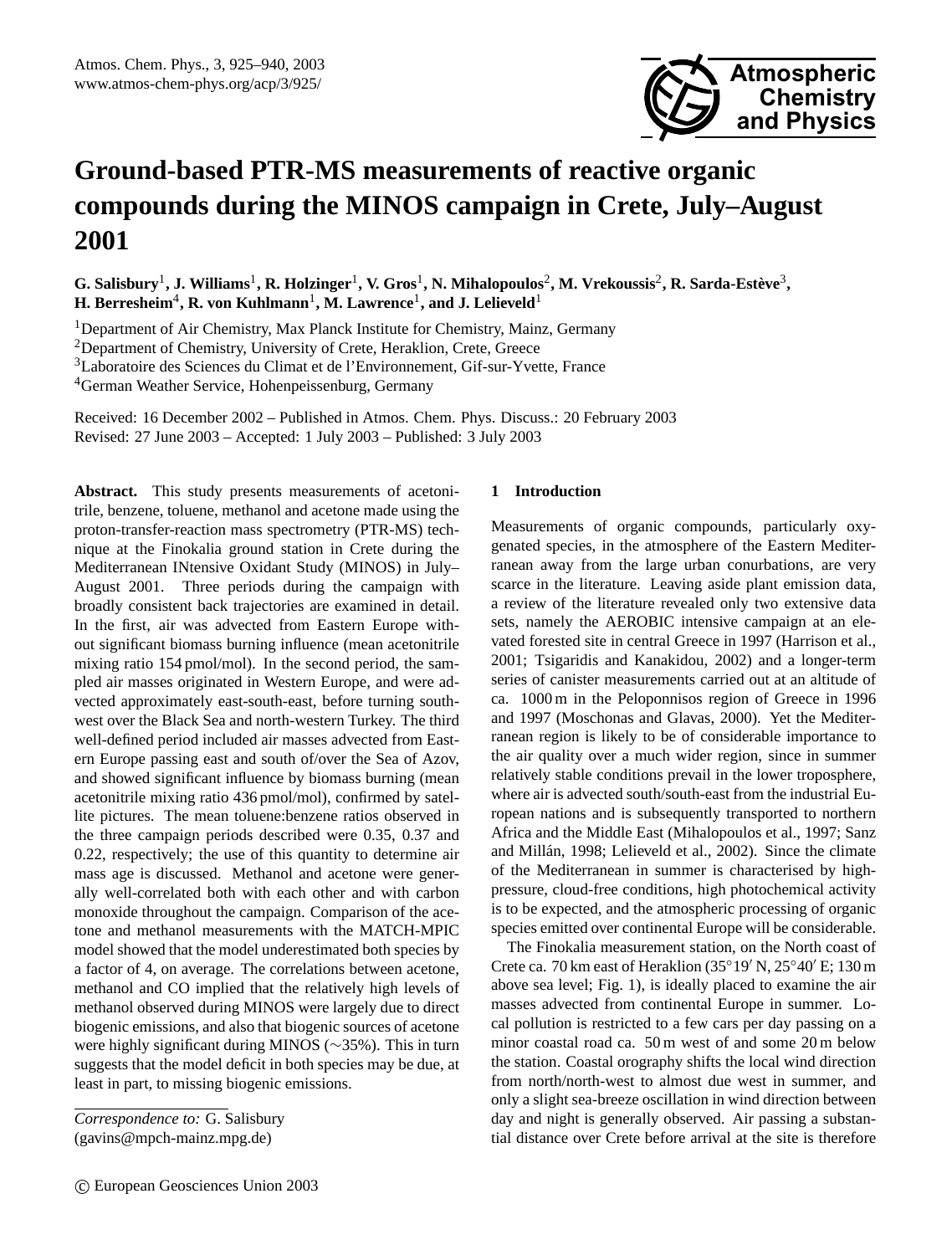

**Fig. 1.** Location of Finokalia measurement station, site of the ground-based measurements during MINOS, July–August 2001.

rare at Finokalia under these conditions (Mihalopoulos et al., 1997), so that local effects on the atmospheric chemistry are minimal for long periods.

This paper presents measurements of acetonitrile, benzene, toluene, acetone and methanol made using the protontransfer-reaction mass-spectrometry (PTR-MS) technique at Finokalia during the Mediterranean INtensive Oxidants Study (MINOS) in July–August 2001. The only reported source of acetonitrile in the atmosphere is from biomass burning (Lobert et al., 1990; Holzinger et al., 1999); the MI-NOS PTR-MS acetonitrile data are therefore used to assess the extent of biomass-burning influence on the air sampled during the campaign. In contrast, benzene and toluene are also emitted from fossil-fuel use; the toluene:benzene ratio is used in the present work to assess the time elapsed since the air sampled at Finokalia was last polluted.

Sources and sinks of acetone and methanol in the atmosphere are subject to a high degree of uncertainty, since few atmospheric measurements of these species have been made to date, particularly in the boundary layer. The budget of acetone is of major interest, since this compound is believed to be an important source of  $HO<sub>x</sub>$  radicals in the upper troposphere, as well as a reservoir for  $NO<sub>x</sub>$  through the formation of peroxyacetyl nitrate (PAN) (Singh et al., 1995; Wennberg et al., 1998). The role of methanol in the atmosphere is unclear; a recent study suggests that a substantial reservoir of this species may exist in the oceans (Galbally and Kirstine, 2002). On a global scale, biogenic emissions of both species are known to be substantial; for example, Kirstine et al. (1998) found that acetone formed up to 23% and methanol up to 15% of the total carbon emissions from grass and clover in pastureland in Victoria, Australia. For acetone, Jacob et al. (2002) estimated that, in percentage contribution terms, the global annual emissions from primary anthropogenic sources (solvent use and motor vehicle emissions) are of the order of 1%, from primary biogenic sources 35%, from secondary production in the air from propane oxidation 22%, and from biomass burning 5%. The total global source strength of acetone was estimated to be ca.  $95$ Tg yr<sup>-1</sup>, appreciably more than previously concluded by Singh et al. (2000) (56 Tg yr<sup>-1</sup>). Jacob et al. (2002) also proposed a significant global oceanic source for acetone (27 Tg yr<sup>-1</sup>). On a regional scale, however, a stronger contribution to acetone production from photochemical reactions of anthropogenic emissions might be expected than these figures suggest.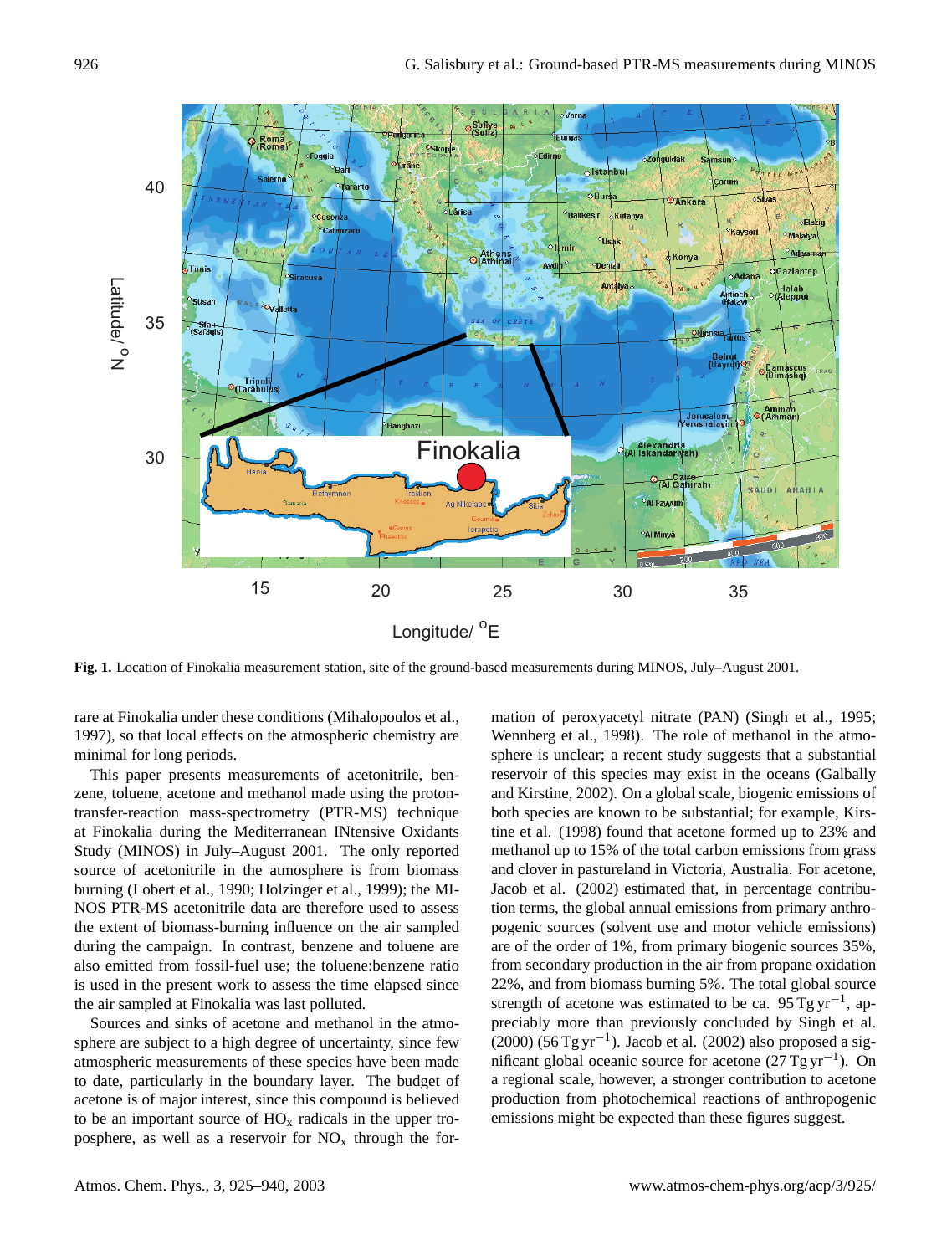The global budget of methanol is even more uncertain. Singh et al. (2000) estimated a combined source strength for methanol of the order of 122 Tg yr<sup>-1</sup> (range 75–  $210$  Tg yr<sup>-1</sup>), a total far exceeding the known sinks (40–  $50 \text{ Tg yr}^{-1}$ ), suggesting that loss processes other than OH reaction and surface deposition must be important in the atmospheric budget of this compound. In percentage contribution terms, the global annual emissions of methanol from primary anthropogenic sources were estimated to be ca. 2% (largely from evaporation during solvent use), from primary biogenic sources 61%, from methane oxidation 15%, and from biomass burning 5%, with the rest coming from decay of plant matter and a possible oceanic source (Singh et al., 2000). Biogenic production of methanol is associated with plant growth, as it is a by-product of pectin hardening around cellulose (see Galbally and Kirstine, 2002). A more recent review of the global methanol budget by Heikes et al. (2002) suggested even greater uncertainty, with a total source strength in the range  $90-480$  Tg yr<sup>-1</sup>. In this paper, the sources of acetone and methanol are examined in the light of results from the 3D global chemistry-meteorology model MATCH-MPIC (Model of Atmospheric Transport and Chemistry - Max Planck Institute for Chemistry version). Although the resolution of this model is necessarily coarse, the general lack of measurements of reactive organic species in the Eastern Mediterranean means that the MINOS campaign represented a unique opportunity to test the performance of a global atmospheric chemistry model in a relatively unexplored region, in atmospheric chemistry terms. Of particular interest is whether the GEIA organic emissions scheme used in the MATCH-MPIC model is realistic (see also Gros et al., 2003).

## **2 Experimental**

#### 2.1 The PTR-MS technique

The PTR-MS technique has been described in detail previously (Hansel et al., 1995; Lindinger et al., 1998); only a brief description will therefore be given here. The principle of the instrument is the reaction of trace organic species in ambient air with  $H_3O^+$  ions, generated from the hollowcathode discharge of water vapour, to give the protonated organic species  $(RH^+)$ . Under typical operating conditions, only a small proportion of the  $H_3O^+$  ions reacts with the trace species, so that the concentration of the product ions may be calculated from Eq. (1):

$$
(\mathbf{R}_i \mathbf{H}^+) = (\mathbf{H}_3 \mathbf{O}^+)_{0} (1 - e^{-k_i(\mathbf{R}_i)t}) \approx (\mathbf{H}_3 \mathbf{O}^+)_{0} (\mathbf{R}_i) k_i t, \quad (1)
$$

where  $k_i$  is the reaction rate coefficient for the proton transfer reaction from  $H_3O^+$  to the species  $R_i$ , and t is the transit time for the  $H_3O^+$  ions in the drift tube assembly where the proton transfer reactions occur; the drift tube is held at a pressure of ca. 2 mbar. Only organic species with a proton affinity greater than that of water can be detected. The primary

 $(H<sub>3</sub>O<sup>+</sup>)$  and product ions are detected using a quadrupole mass spectrometer fitted with a secondary electron multiplier detector array.

During the MINOS campaign, over 40 masses were continuously monitored using the PTR-MS instrument; the vast majority of these showed no significant signal except during a few biomass burning events seen on 15 and 17 August (see Sect. 3). The five protonated masses which could be observed and confidently identified (cf. Holzinger et al., 2001a, 2001b, 2003; Warneke et al., 2001; Williams et al., 2001) were as follows: 33 (methanol); 42 (acetonitrile); 59 (acetone); 79 (benzene) and 93 (toluene). The precision of individual measurements was estimated based on the detection limit for each species, calculated from the standard deviation of the background signal at each mass when no organic species were present, using a signal:noise ratio of 2:1. For 10-min average measurements (4 measurement points), the resulting precision values were calculated to be less than 10% for methanol, acetonitrile, and acetone, 21% for benzene, and 31% for toluene, based on typical measured mixing ratios during MINOS of 4, 0.3, 3, 0.2 and 0.06 nmol/mol, respectively. The accuracy of the measurements was largely limited by the accuracy of the rate coefficients,  $k_i$ . In order to optimise the rate coefficients used for the particular conditions of our instrument, empirical calibration factors were derived for each species using a standard calibration gas mixture diluted to cover a range of mixing ratios, from a few nmol/mol to about 1  $\mu$ mol/mol. As the standard was rated to an accuracy of 5%, the accuracy of the PTR-MS meaurements was estimated to be better than 10%.

2.2 Measurement site, instrument deployment and supporting measurements

The PTR-MS instrument, together with a GC system for the measurement of peroxy acetyl nitrate (PAN; see Lange et al., 2003) and a 2D-GC instrument for the measurement of C7–C14 organic compounds (Xu et al., 2003a, b) were deployed in a measurement container situated ca. 50 m west of and some 20 m below the permanent Finokalia station, in a bend of the minor coastal road mentioned in the Introduction. All three instruments sampled from a common 1/2" Teflon line leading to an inlet situated some 3 m above the roof of the container and supported on a mast. Canister measurements of light VOCs were also made at 6 h intervals throughout the campaign, and at much shorter intervals on several days (see Gros et al., 2003 for details.) Neighbouring containers housed instruments for aerosol/particle measurements (Jülich Research Centre/Mainz University; see Schneider et al., 2003) and OH and  $H<sub>2</sub>SO<sub>4</sub>$  measurements (German Weather Service; see Berresheim et al., 2003). A range of other measurements were made at the Finokalia station during the campaign period, including standard meteorological parameters, radon and thoron, DMS, NO, NO2,  $NO<sub>y</sub>$ , black carbon and  $O<sub>3</sub>$ , all carried out by the University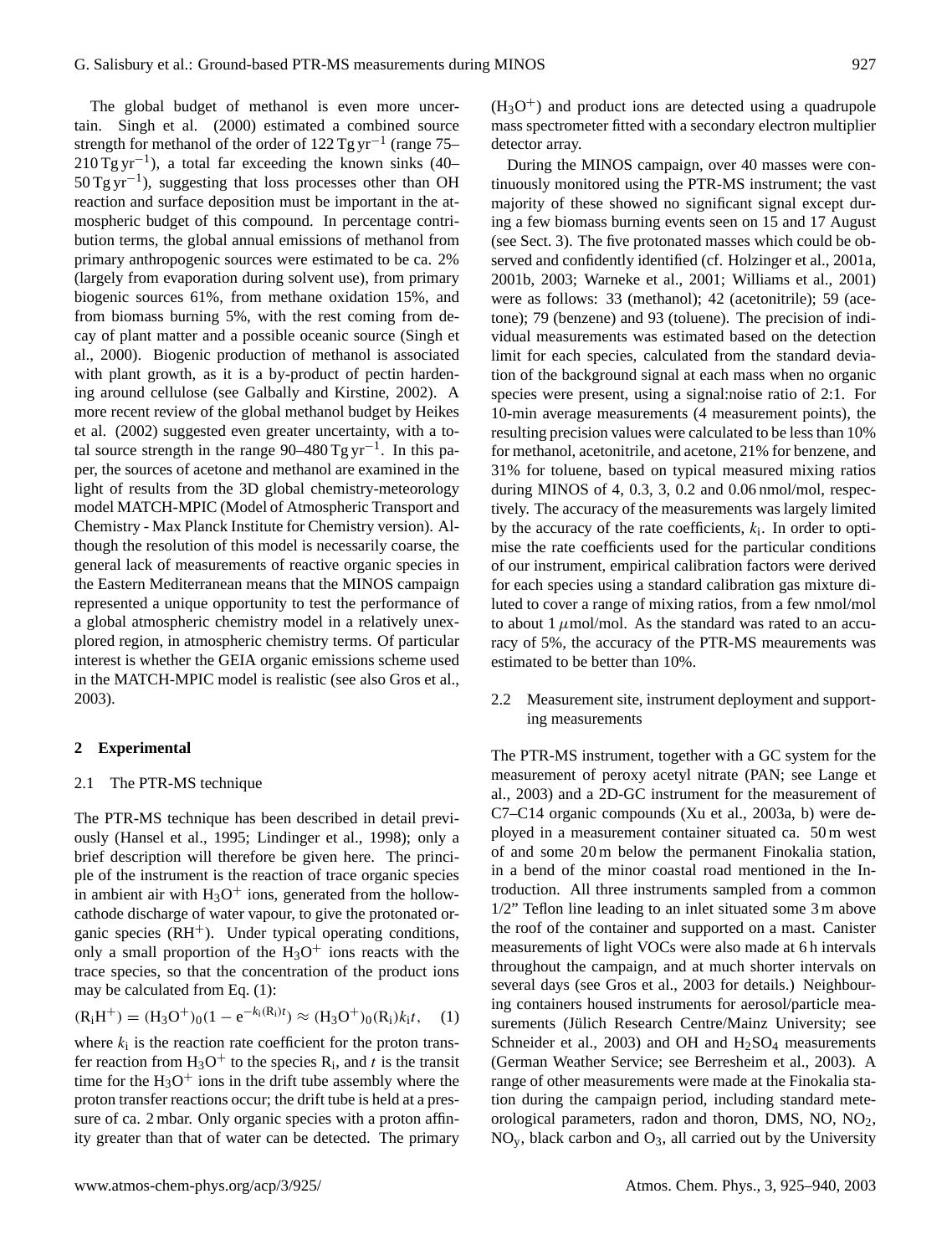

**Fig. 2.** MINOS PTR-MS time-series of measurements.

of Crete, Heraklion, and CO, carried out by the National Centre for Scientific Research (CNRS), Paris, France.

#### **3 Results**

## 3.1 Back trajectories and air-mass classification

The full time series of the PTR-MS measurements of methanol, acetone, acetonitrile, benzene and toluene at Finokalia during MINOS are shown in Fig. 2. The data points used in Fig. 2 are 10-min averages with a 5-point running average applied, in order to show more clearly the trends observed during the campaign. Five-day back-trajectory calculations were made for the entire MINOS campaign period at six-hourly intervals for a pressure of 950 mbar using data provided by the European Centre for Medium-Range Weather Forecasting, Reading, UK, via the British Atmospheric Data Centre, Oxford, UK. Based on both the trajectory results and chemical tracers measured at Finokalia, in particular CO, black carbon and acetonitrile, the campaign as a whole was split into four distinct periods for the purposes of further data analysis, as indicated in Fig. 3. Representative trajectories for Periods 1–3 are shown in Fig. 4, which shows that the air throughout all three periods arrived at Finokalia from the north, having passed over the Aegean Sea.

3.1.1 Period 1 (29 July–2 August) – Air advected from Eastern Europe in the boundary layer

In Period 1 (Fig. 4a), air originating in Eastern Europe was observed in Crete, although the position of the air mass five days prior to arrival at Finokalia shifted eastwards in the course of this period. The colour-scale for Fig. 4a (red=low, blue=high throughout) shows that the trajectory heights remained low (< 1200 m) throughout Period 1. The lowest mixing ratios of acetonitrile were observed at this time (mean 154 pmol/mol; see Table 1). Since acetonitrile has no significant source other than biomass burning (Lobert et al., 1990; Holzinger et al., 1999), it may be inferred that biomassburning influence on the measurements was at its minimum during this part of the campaign.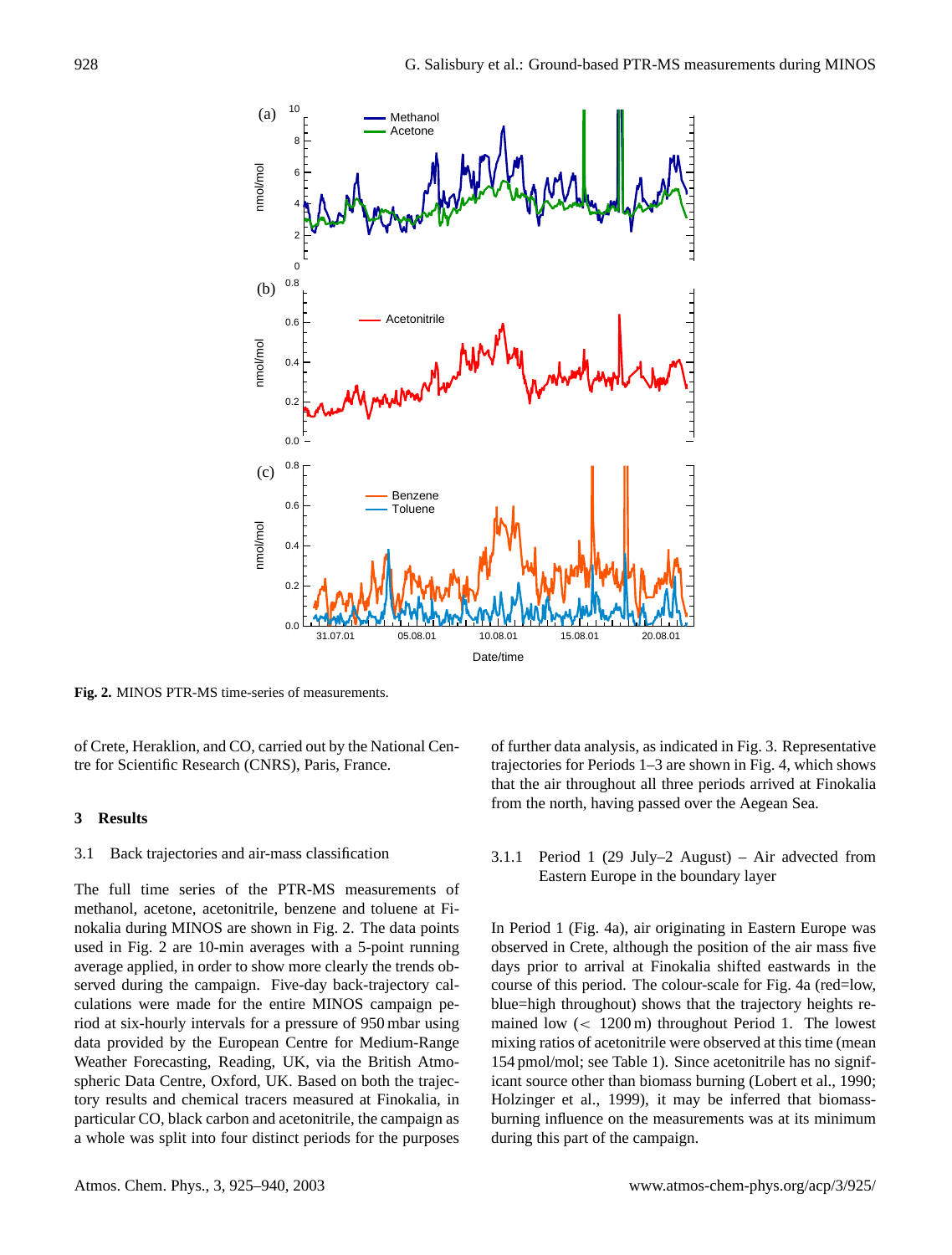

Fig. 3. The time periods defined for data analysis during MINOS.

**Table 1.** Selected means for Periods 1–3

| Species <sup><i>a</i></sup> | Period 1 | Period 2 | Period 3 |
|-----------------------------|----------|----------|----------|
| Methanol                    | 3.34     | 3.64     | 6.13     |
|                             | (0.61)   | (1.25)   | (1.20)   |
| Acetone                     | 2.87     | 3.23     | 4.53     |
|                             | (0.19)   | (0.34)   | (0.54)   |
| Acetonitrile                | 0.154    | 0.245    | 0.436    |
|                             | (0.024)  | (0.063)  | (0.082)  |
| <b>Benzene</b>              | 0.129    | 0.197    | 0.376    |
|                             | (0.068)  | (0.079)  | (0.134)  |
| Toluene                     | 0.038    | 0.061    | 0.080    |
|                             | (0.024)  | (0.054)  | (0.059)  |
| CO                          | 166.7    | 125.6    | 209.1    |
|                             | (14.5)   | (13.5)   | (33.9)   |
| Black carbon <sup>b</sup>   | 749.4    | 872.5    | 2246.6   |
|                             | (305.5)  | (211.4)  | (586.9)  |
| $\mathsf{Radon}^c$          | 1.80     | 1.08     | 1.95     |
|                             | (0.21)   | (0.19)   | (0.45)   |
| Ozone                       | 62.1     | 55.6     | 66.4     |
|                             | (6.7)    | (6.7)    | (2.6)    |
|                             |          |          |          |

 $a$  All species in nmol/mol except where indicated; standard deviations are in parentheses.

 $c$  mBq m<sup>-3</sup>

## 3.1.2 Period 2 (4–7 August) – Western European free tropospheric air

During Period 2 (Fig. 4b), the air arriving at Finokalia originated above the boundary layer in Western Europe, and was advected approximately east-south-east, before descending and turning south-west over the Black Sea and northwestern Turkey. "Non-biomass-burning" anthropogenic influence was at its minimum in this part of the campaign, with mean mixing ratios of carbon monoxide and ozone, for example, of 126 and 56 nmol/mol, respectively.

3.1.3 Period 3 (8–12 August) – Eastern European air heavily influenced by biomass burning

In Period 3 (Fig. 4c), air masses were once again advected from Eastern Europe, but now passed consistently east and south of/over the Sea of Azov; the trajectory height 5 days before Finokalia varied between nearly 3000 m at the start of Period 3 and less than 900 m at its end. A notable peak in acetonitrile, CO and black carbon of long duration occurred during this period, associated with a prolonged biomassburning event. The average acetonitrile mixing ratio during this period was 436 pmol/mol, and carbon monoxide was also considerably higher than earlier in the campaign (Periods 1 and 3 mean mixing ratios 167 and 209 nmol/mol, respectively; see Table 1). Evidence for a large number of fires around the Sea of Azov at this time is provided by the MODIS satellite pictures available from NASA at http://visibleearth.nasa.gov/cgi-bin/viewrecord?9323.

## 3.1.4 Period 4 (12–21 August) – Mixed trajectory origins; biomass-burning influence

The pattern of trajectories for the remaining part of the campaign was far less consistent, being a mixture of those patterns observed in Periods 1–3, although biomass-burning influence remained high until the end of the campaign (see the acetonitrile trace in Fig. 2). The campaign maximum mixing ratios of both acetone and methanol were observed in two short events during Period 4, on 15 and 17 August. Acetonitrile also exhibited pronounced peaks at these times (Fig. 2b), demonstrating that these periods were associated with short, recent biomass-burning events. Peaks of benzene and toluene, as well as most other masses monitored by the PTR-MS instrument during MINOS, were observed at the same time (Fig. 2c). These short events are discussed further in Sect. 4. Otherwise, however, owing to the difficulties in characterising the air masses in Period 4, further analyses in this paper concentrate solely on Periods 1–3.

3.2 Comparison of Periods 1, 2 and 3

#### 3.2.1 Biomass-burning signature

Periods 1 and 3 provide an interesting contrast between air masses essentially free of direct biomass-burning influence (Period 1; mean acetonitrile mixing ratio 154 pmol/mol) and air masses strongly influenced by biomass burning (Period 3; mean acetonitrile mixing ratio 436 pmol/mol). Figure 5 shows the time series of the acetonitrile:CO ratio throughout the campaign, where both increased values and increased variability in the measurements after Period 1 are clearly discernible. The frequency distributions for the same ratio in Period 1 only and for all data later in the campaign (not shown) were also significantly different, with a single maximum at 0.0009 for Period 1 and a single maximum at 0.0020 for the rest of the campaign. It is also of interest to note

 $b$  ngC m<sup>-3</sup>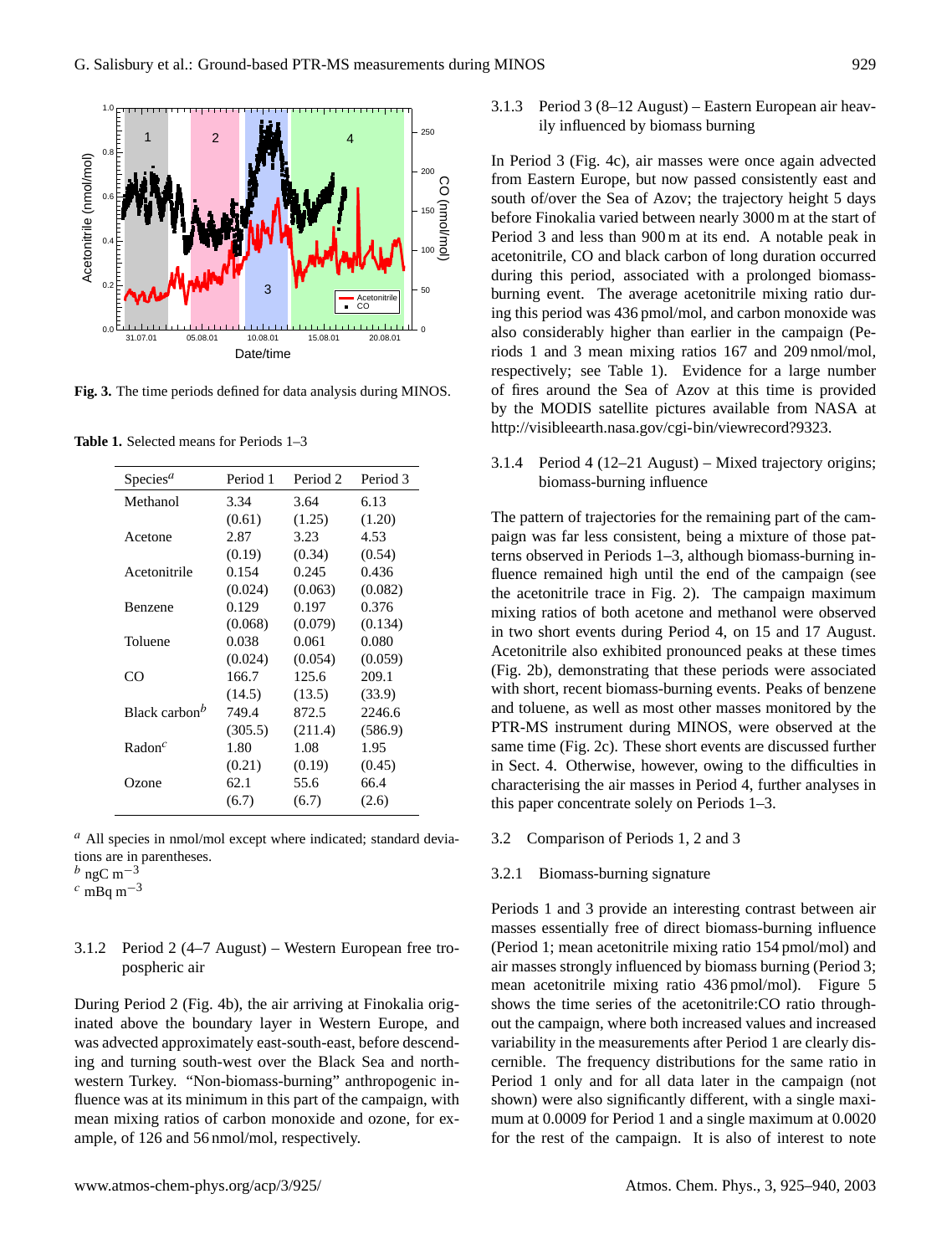

Fig. 4. Five-day back trajectories calculated from Finokalia during the MINOS campaign (550 H a) using ECMWP data (countes) of the<br>British Atmospheric Data Centre, UK). Times marked are arrival times at Finokalia (UT). The cally, external matrix and the British attention (e.g.  $15^{\circ}$ E) data (control the British Atmospheric system at  $15^{\circ}$ E) and England British Atmospheric Health Atmospheric Health Atmospheric Health Atmospheric Health (light grey;  $35-70°$ N,  $10°W-15°E$ ) and Eastern European (dark grey;  $35-75°N$ ,  $15°E-40°E$ ) source regions used in the MATCH-MPIC model (see Sect. 3.3). **Fig. 4.** Five-day back trajectories calculated from Finokalia during the MINOS campaign (950 HPa) using ECMWF data (courtesy of the model (see Sect. 3.3).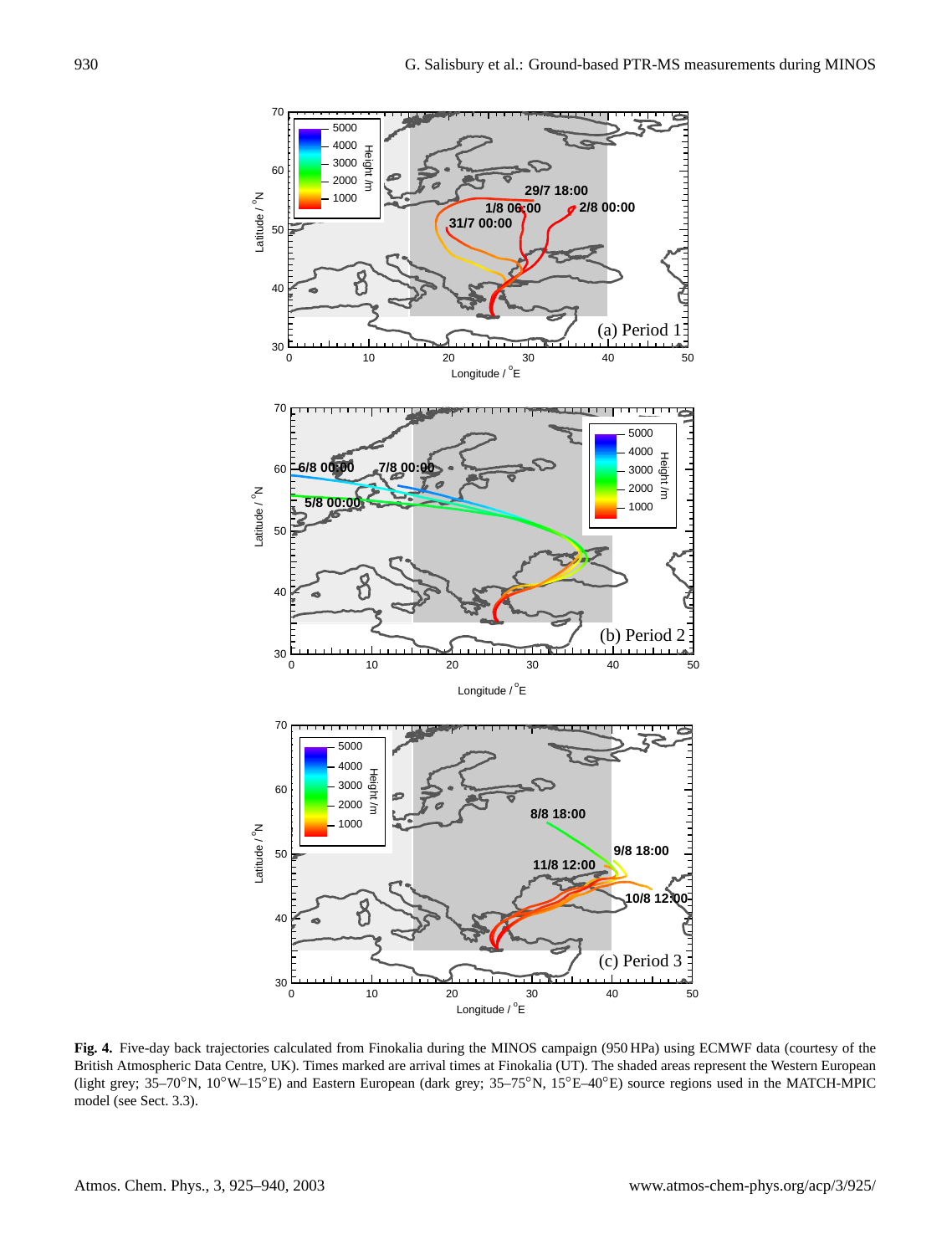

**Fig. 5.** The acetonitrile: CO ratio during MINOS. Note that for clarity the units here are pmol/nmol, as opposed to nmol/nmol used in the text.

**Table 2.** Mean values of selected tracer ratios during MINOS

| Ratio <sup>a</sup> | Period 1 | Period <sub>2</sub> | Period 3 |
|--------------------|----------|---------------------|----------|
| Toluene: benzene   | 0.35     | 0.37                | 0.22     |
|                    | (0.55)   | (0.72)              | (0.17)   |
| Acetone: methanol  | 0.88     | 0.97                | 0.76     |
|                    | (0.13)   | (0.28)              | (0.11)   |
| Acetonitrile:CO    | 0.0009   | 0.0019              | 0.0021   |
|                    | (0.0001) | (0.0005)            | (0.0003) |
| Methanol:CO        | 0.020    | 0.028               | 0.030    |
|                    | (0.003)  | (0.008)             | (0.005)  |
| Acetone: CO        | 0.017    | 0.026               | 0.022    |
|                    | (0.001)  | (0.002)             | (0.002)  |

 $a$  All ratios in nmol/nmol; standard deviations are in parentheses.

that the mean acetonitrile:CO ratio in Period 3 (see Table 2), and the mode of the frequency distribution of this quantity (not shown) for the whole campaign after 06:00 on 2 August (0.0021 and 0.0019, respectively) both match very well the acetonitrile emission factor relative to CO measured in the laboratory in Mainz 2000 of 0.20% (Holzinger et al., 2002a). It follows, therefore, that only Period 1 of the campaign may be taken to have been essentially free of direct biomassburning influence; the peak in biomass-burning signal was indeed in Period 3 (see Table 1 and Fig. 3), but some influence of biomass burning was seen throughout the campaign after 2 August. This is clear from the mean quantities given in Table 1: black carbon and benzene, for example, were both higher on average in Period 2 than in Period 1 (mean black carbon concentrations 872.5 and 749.4 ngC m<sup>-3</sup>; mean benzene mixing ratios 197 and 129 pmol/mol, respectively), despite the relatively low CO levels during this part of the campaign.

#### 3.2.2 Tracer ratios

Table 2 shows that the acetone:methanol ratio averaged 0.9– 1.0 in Periods 1 and 2, but was lower (mean < 0.8) in Period 3. Since the atmospheric lifetimes of acetone and methanol for conditions at Finokalia (using the Period 2 mean OH concentration of  $3.6 \times 10^6$  molecules cm<sup>-3</sup> and measured UV irradiances) were ca. 11 and 3.5 d, respectively, it may be concluded that methanol emission from the biomass burning observed in Period 3 was greater than acetone emission. This qualitative conclusion is supported by laboratory biomass-burning measurements made using a PTR-MS instrument in Mainz in 1997 and 2000, where the mean emission factors, expressed as a percentage of CO emission, were 0.64 and 0.77% for methanol, and 0.54 and 0.35% for acetone, respectively (Holzinger et al., 1999; Holzinger et al., 2002a). For comparison, the estimates given by Andreae and Merlet (2001) for the burning of agricultural residues, savannah/grassland and extratropical forest were all ca. 2% for methanol and 0.5–0.7% for acetone. The methanol:CO and acetone:CO ratios show the same pattern, so that the mean methanol:CO ratio in Period 3 (0.030) was 50% higher than in Period 1 (0.020), whereas the acetone:CO ratio was on average only 29% higher in Period 3 (0.022) than in Period 1 (0.017). Looking at the data in a different way, we note that the enhancements in the mixing ratios for CO, acetone and methanol from Period 1 to Period 3 were 42.4, 1.66, and 2.79 ppbv, respectively, based on the averages given in Table 1. If we assume that these enhancements were entirely due to biomass burning, we obtain the "biomass-burning" methanol:CO and acetone:CO ratios 6.5 and 3.9%, respectively. Clearly these ratios are much higher than the PTR-MS lab measurements and literature values of the emission ratios, and may indicate secondary production of both species in the biomass-burning plume (see for example Mauzerall et al., 1998; Reiner et al., 2001; Jacob et al., 2002), and/or that the observed enhancements were not simply due to biomass burning (see Sect. 4.1).

#### 3.2.3 Diel cycles

Figures 2 and 3 show that pronounced diel cycles were observed both in the PTR-MS measurements and in the CO measurements during MINOS. The mean diel cycles for methanol, acetone, acetonitrile, CO, ozone and wind direction are given for Periods 1 and 3 in Fig. 6. The first point to note when considering Fig. 6 is that the averaged cycles shown represent less than four complete days in each case. Nevertheless, without over-interpreting the data, several interesting points can be made from this analysis. First, it may be noted that none of the trace gases were strongly correlated or anti-correlated with changes in local wind direction for either campaign period (bottom panels of Fig. 6), with the possible exception of ozone in Period 3. This supports our assertion that local emissions and orographic features at the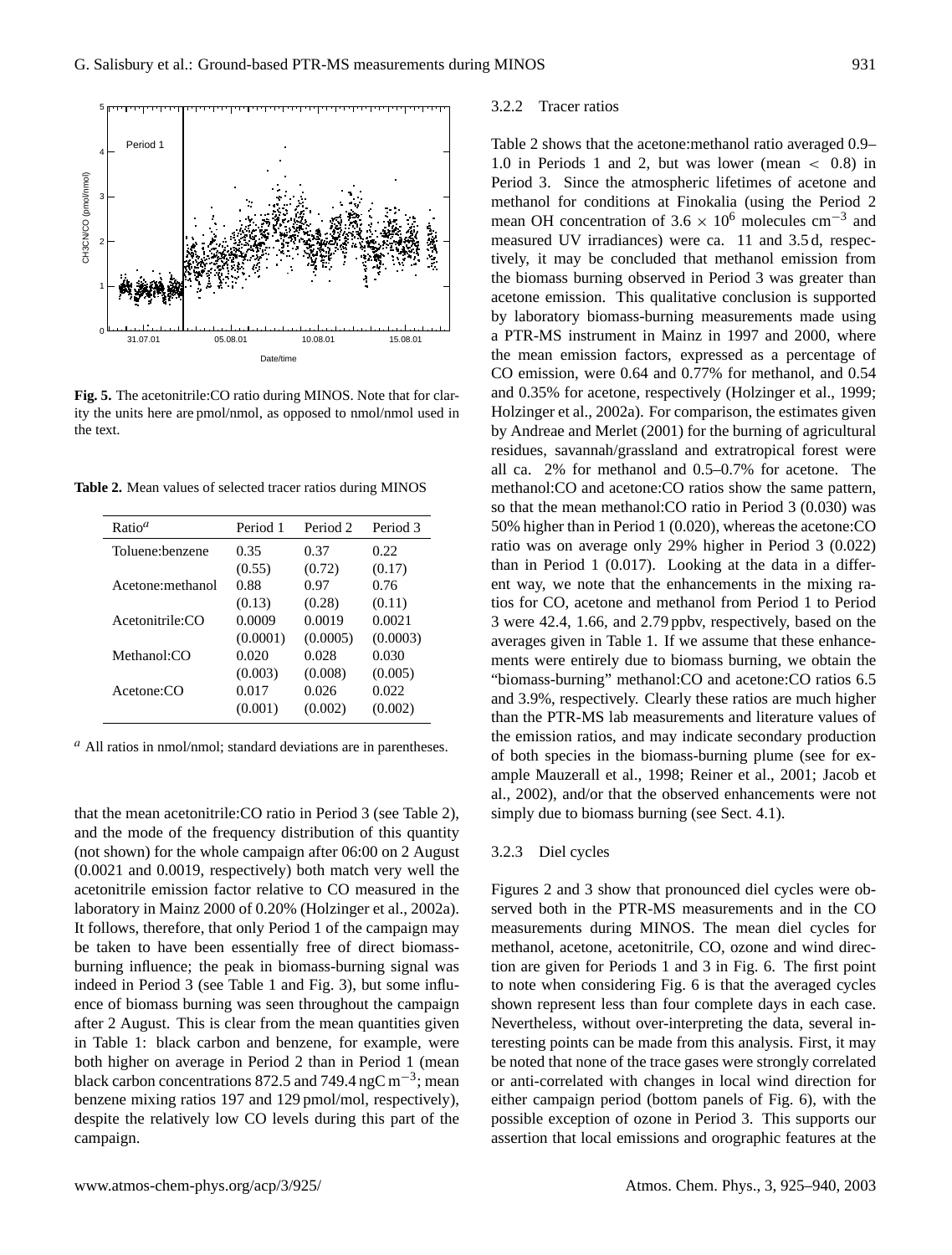

**Fig. 6.** Mean diel cycles for selected trace gases and wind direction during Periods 1 and 3 of MINOS.

Finokalia site did not affect the PTR-MS measurements to w any significant degree. Second, while in Period 3 there was a clear daytime peak of ozone, suggestive of local photochemical ozone production, the ozone diel cycle in Period 1 was more complex, and clearly involved the interplay of chemical and dynamical effects. Since inspection of Fig. 6 shows also that none of the other trace gases correlated strongly

with ozone during either period, we can be confident that the other diel cycles observed, in particular for the purposes of the present work those of methanol and acetone, were not simply owing to local photochemistry. To check this conclusion, the trajectories obtained for Period 1 were used to calculate approximate hours of daylight experienced by the air en route to Finokalia from the Turkish coast. Although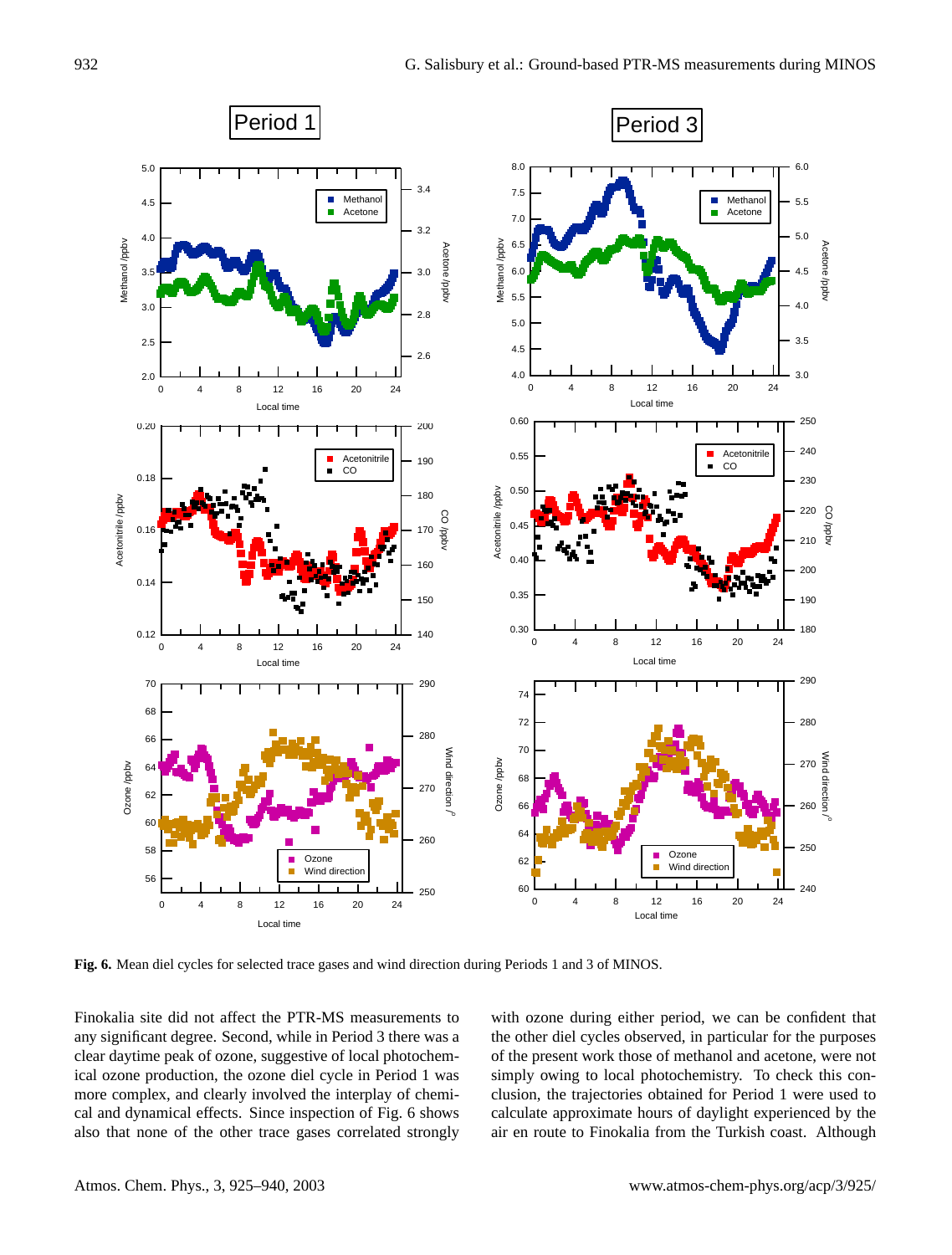the peaks in ozone were found to correspond approximately to the calculated peaks in the number of daylight hours en route to the measurement site, no correlation, either positive or negative, was observed between either methanol or acetone and the number of daylight hours in this manner. Moreover, in Period 1, general decreases in methanol, acetone and CO were observed between ca. 08:00 and 18:00 local time, although it must be noted that the acetone diel cycle in Period 1 was much weaker than the the other two, and might not be significant. The acetonitrile profile shows that the degree of biomass-burning influence at this time was small and variable, although clearly non-zero. Acetonitrile was not correlated with any other parameter, and was likely controlled by the emission rates from distant sources.

In Period 3, methanol, CO and acetonitrile all showed clear decreases between ca. 09:00 and 19:00 local time. One possible explanation for these observations is that the increasing radiation-induced turbulence during the daytime mixed less polluted free tropospheric air into the boundary layer. If this were the case, the overlying air must have been rather less influenced by biomass burning, to judge from the acetonitrile diel cycle. The acetone diel cycle does not fit this pattern, however, and it seems clear from Fig. 6 that photochemical production of acetone was also occurring at this time, presumably due to higher levels of photochemical precursors than those observed in Period 1 of the campaign. It may be noted that acetone began to rise at ca. 04:00 local time, i.e. before sunrise and long before ozone started to rise (ca. 08:00), which would indicate that the photochemical acetone production observed was not occurring locally. The combination of diel cycling in the importance of the biomassburning influence (cf. the methanol diel cycle) and regional photochemical production of acetone ensured that the averaged acetone peak did not coincide with those of either ozone or acetonitrile.

The diel cycle of methanol in Period 3 is particularly striking, and since methanol is highly water-soluble, a possible role of the ocean, either through uptake, emission or possibly both, cannot be ruled out. Indeed, the amplitude of the diel variation (defined as 90th percentile-10th percentile/mean mixing ratio) for methanol was much greater in both periods (35 and 41%, respectively) than for acetone (8 and 17%, respectively).

In summary, consideration of Fig. 6 provides evidence that the diel cycles observed during MINOS were mainly as a result of advection to the site and/or vertical mixing, with evidence of photochemical production only seen in the cases of ozone (possibly in both periods) and acetone in Period 3.

- 3.3 Comparison of the acetone and methanol measurements with the MATCH-MPIC model output
- 3.3.1 Introduction to the MATCH-MPIC model

The model runs here were done with the Model of Atmospheric Transport and Chemistry, Max Planck Institute for Chemistry version 3.0 (hereafter MATCH-MPIC), described and evaluated in Rasch et al. (1997), Mahowald et al. (1997a, b), Lawrence et al. (1999), and von Kuhlmann (2001), and references therein. MATCH is an offline model that uses basic meteorological parameters (pressure, temperature, horizontal winds, surface heat fluxes, and surface stresses) from the National Centers for Environmental Prediction (NCEP) aviation forecasts (Caplan and Pan, 2000). The meteorology component of MATCH simulates advective transport, convection, vertical diffusion, cloud fractions, and cloud microphysics (Lawrence et al., 1999). A horizontal resolution of approximately  $2.8^{\circ} \times 2.8^{\circ}$  (T42) was used in this study.

The tropospheric chemistry module of MATCH-MPIC is described in detail in Lawrence et al. (1999), von Kuhlmann (2001), and von Kuhlmann et al. (2003a,b) (see also http:// www.mpch-mainz.mpg.de/∼kuhlmann). It includes isoprene chemistry based on the Mainz Isoprene Mechanism (Pöschl et al., 2000), as well as representations of ethane, propane, ethene, propene, and n-butane (von Kuhlmann, 2001). Photochemical production of acetone in the model occurs explicitly solely from propane; higher iso-alkanes do not represent a source of acetone, since n-butane chemistry, which is used as a pool for higher alkanes, does not produce acetone. Acetone from oxidation of terpenes is not explicitly included, but is accounted for as part of the total biogenic emissions of 40 Tg yr−<sup>1</sup> , which are emitted using the distributions and seasonality of terpenes and other hydrocarbons given by Guenther et al. (1995) in equal weights. This figure is likely too low in the light of the review by Jacob et al. (2002), but is nevertheless higher than in earlier modelling studies. Surface sources are included for  $NO<sub>x</sub>$ , CO and non-methane hydrocarbons (NMHCs) from industrial activities, biomass burning, and soils; the model also includes lightning  $NO<sub>x</sub>$  and aircraft emissions. Dry deposition and wet scavenging losses are computed based on the modelled meteorological parameters.

#### 3.3.2 Results

The model-output CO data interpolated to the position of Finokalia are plotted together with the measurements in Fig. 7a. Also included in Fig. 7a are the Western European and Eastern European (the two highest) source contributions to the modelled total CO mixing ratios. Figure 7a shows that Eastern Europe dominated the CO source in the MATCH results, as expected from the trajectory analyses presented previously, and also that the trends and structure in the total modelled CO derived largely from the Eastern European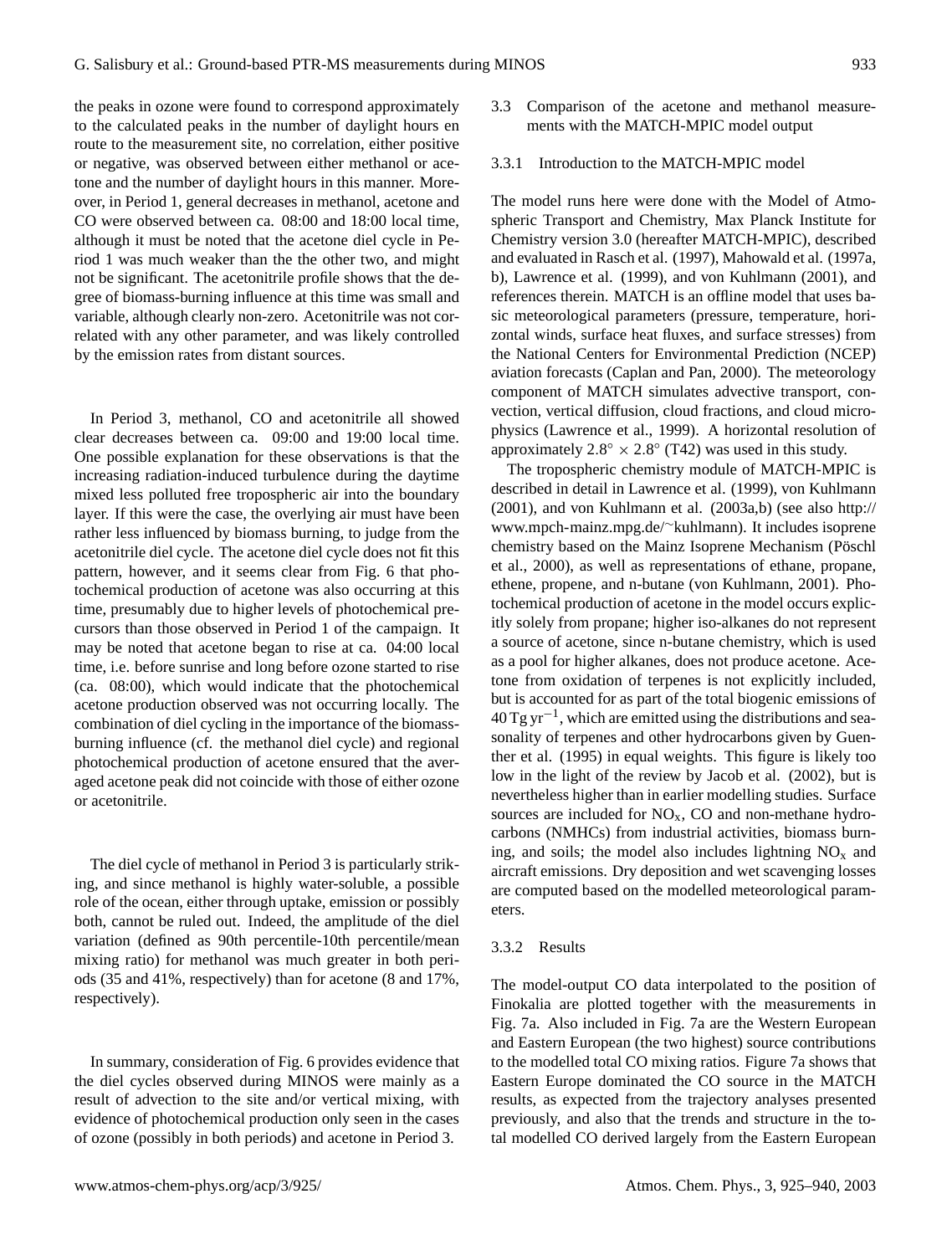

Figure 7. Comparison of MINOS measurements with MINOS measurements with  $\mathbf{A}$ **Fig. 7.** Comparison of MINOS measurements with MATCH-MPIC model output; Periods 1–3 are marked in each panel.

contribution. The general levels of the measurements, the relatively high levels in Period 1, and the relatively low levels in Period 2 are all captured well by the MATCH-MPIC model. These features represent good evidence that the meteorology in the model was functioning well, and provides a solid basis for comparison of the MATCH acetone and methanol data with the measurements. The model CO also shows a pronounced peak in Period 3. However, the MATCH model uses

a climatological fire scheme, so that this peak (much shorter and sharper than that seen in the measurements) will not represent the actual fires burning at that time.

The model-output acetone and methanol mixing ratios interpolated to the position of Finokalia are plotted together with the PTR-MS measured values in Figs. 7b and c, respectively. It is important to note that in each case the 5 point smoothed measured data are used (as in Fig. 2), and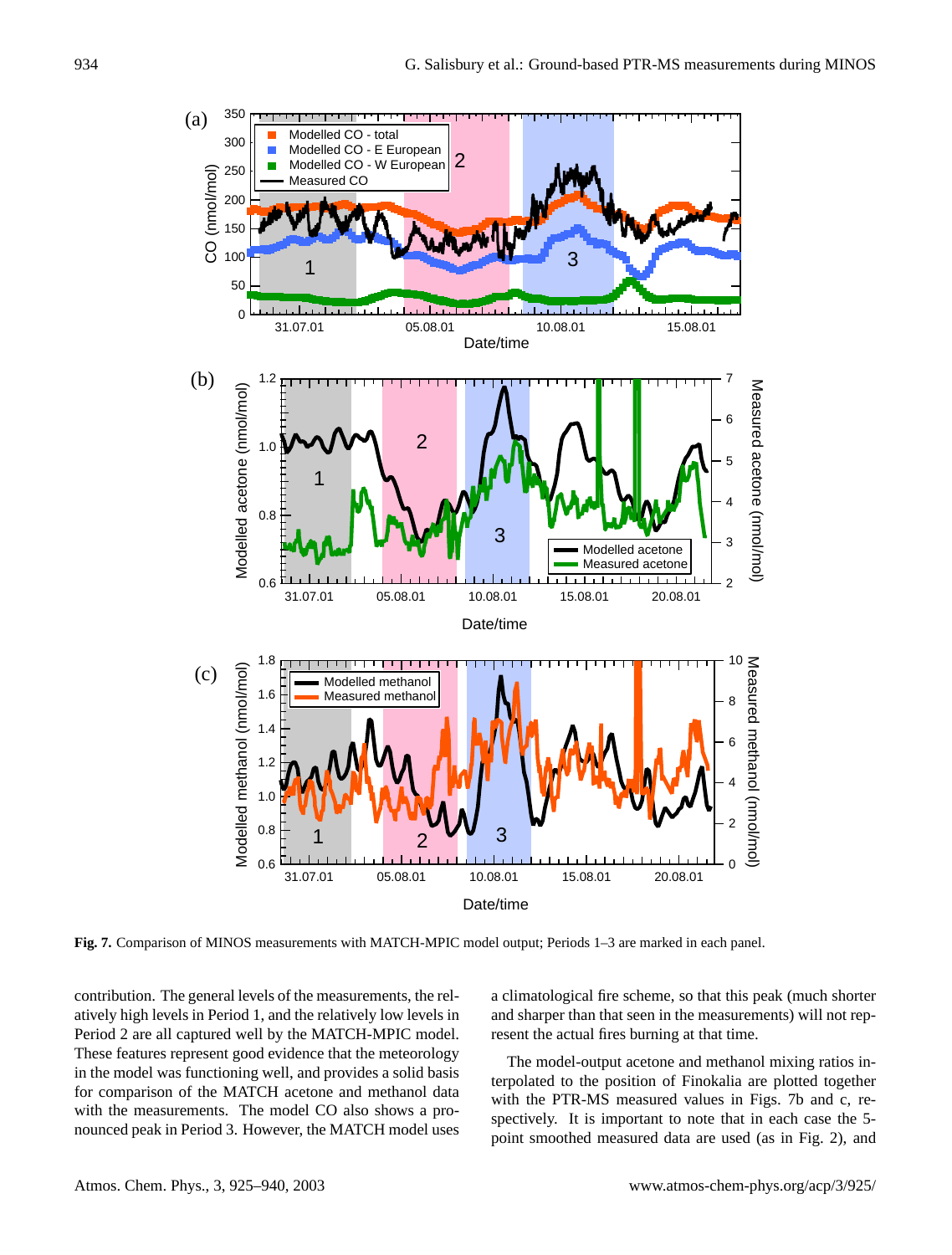are plotted on a different scale. Figure 7b shows that the relatively low levels in Period 2, as well as the peak in Period 3, were both reproduced in the modelled acetone data, although the absolute mixing ratios were considerably lower throughout. On average the acetone measurements were four times higher than the model (model: measurement ratio 0.26; standard deviation 0.05). A similar pattern was evident in the methanol comparison (Fig. 7c), where the highest methanol levels were observed during Period 3 in both model and measurements, but once again the absolute mixing ratios were lower than the measured values by a factor of ca. 4 (mean methanol model:measurement ratio over the whole MINOS period 0.28; standard deviation 0.10).

As noted in Sect. 3.2.3, diel cycles were evident in the measurements of both species, but particularly marked for methanol (see Figs. 3 and 6). Similar cycles were observed in the model output, albeit not necessarily exactly synchronous, and of smaller amplitude. These results suggest that the model captured rather well at least the chemical behaviour of both species, since the chemical mechanisms of production and loss of acetone and methanol in the atmosphere are quite dissimilar. Acetone is produced in quite high yield from the oxidation of a range of volatile organic compounds, and is photolysed quite rapidly, whereas methanol is produced largely from methane oxidation (see Sect. 4.2) and is not photolysed (Singh et al., 2000; Jacob et al., 2002). The large shortfall in the modelled levels of acetone and methanol seems likely, therefore, to be due to deficiencies in the emissions inventory of methanol and acetone themselves, as well as in acetone's chemical precursors. This conclusion is supported by the comparison of MINOS propane measurements with MATCH output propane data presented by Gros et al. (2003); MATCH was found to underestimate propane (a significant precursor of acetone) by a factor of 1.5–3. This deficiency in propane is, however, not sufficient to explain the shortfall in acetone. Even assuming 100% yield of acetone from OH-oxidation of propane, the MINOS campaign mean propane mixing ratio of 235 pmol/mol implies an upper limit to the "missing" acetone of ca. 0.8 nmol/mol, taking into account the different lifetimes of the two species. Since the actual mean acetone deficit over the whole MINOS campaign (excluding the short biomass-burning peaks in Period 4) was 2.9 nmol/mol, we can conclude that a maximum of ca. 30% of the shortfall in acetone mixing ratios in the MATCH results can be accounted for by deficiencies in propane emissions in the model.

Figure 7 also shows, however, that the model:measurement ratio for both compounds was rather variable over the campaign as a whole, suggesting weaknesses in the distribution of emissions in the model, and that emissions are underestimated to differing extents according to type and source region. In the case of methanol, these observations in turn suggest that the relatively high mixing ratios measured during MINOS arose largely from direct emissions.

### **4 Discussion**

4.1 Use of the toluene:benzene ratio as an indicator of air mass age

Table 2 indicates that the toluene:benzene ratio was considerably lower in Period 3 (0.22) than in Periods 1 and 2 (0.35 and 0.37, respectively); this observation is explicable with reference to the emission ratios of the two species. Anthropogenic emissions typically have a toluene:benzene ratio of 2–3:1, whereas the biomass-burning emission ratio is of the order of 1:2 (Merlet and Andreae, 2001).

The use of the toluene:benzene ratio to indicate the time since an air mass last encountered anthropogenic emissions (commonly known as the air mass "age") is based on the differing rates of reaction of the two compounds with the OH radical, as shown in Eq. (2) (see for example, Roberts et al., 1984; McKenna et al., 1995).

Air mass age 
$$
\approx {\ln(X/Y)_0 - \ln(X/Y)_t}/({(k_X - k_Y)^*(OH)}_1,
$$
 (2)

where  $X$  represents toluene,  $Y$  benzene,  $t$  represents the time since the compounds were emitted into the atmosphere (at time  $t = 0$ , k is the rate coefficient for the reaction of each compound with OH, and (OH) represents an integrated OH concentration over the lifetime of the air mass. The calculation assumes that there is one well-defined source of both compounds, there are no other significant chemical or physical losses of either molecule, and that mixing of the air mass with "background" air has no significant effect on the ratio. In practice, since the lifetime of benzene in the atmosphere is considerably longer than that of toluene, mixing has the effect of artificially reducing the toluene:benzene ratio. Air mass ages calculated by this technique must therefore be considered as upper limits. Other assumptions in the calculation are the toluene:benzene emission ratio and the OH concentrations assumed. For Periods 1 and 2, the toluene:benzene emission ratio was taken to be ca. 3:1, assuming that measurements of these species in central Athens (Moschonas and Glavas, 1996) are representative of urban centres over the wider source region observed in this study. For Period 3, the last emissions of toluene and benzene were assumed for the purposes of this calculation to be from biomass burning. However, the toluene:benzene emission ratio for the burning of agricultural residues calculated from data presented by Andreae and Merlet (2001) is 0.19, which is lower than the mean toluene:benzene ratio measured in Period 3 of 0.22 (Table 2), and therefore clearly much too low. Consequently as a starting point for discussion the emission ratio of 0.57 for the "savannah-grassland" vegetation type (Andreae and Merlet, 2001) was used (see below). The 24-h mean OH concentrations measured at Finokalia during Periods 2 and 3 of MINOS were used in the calculation; since there were no OH measurements available for Period 1, the Period 2 24-h average concentration of  $3.6 \times 10^6$  molecules cm<sup>-3</sup> was also used in the air mass age calculation for this period.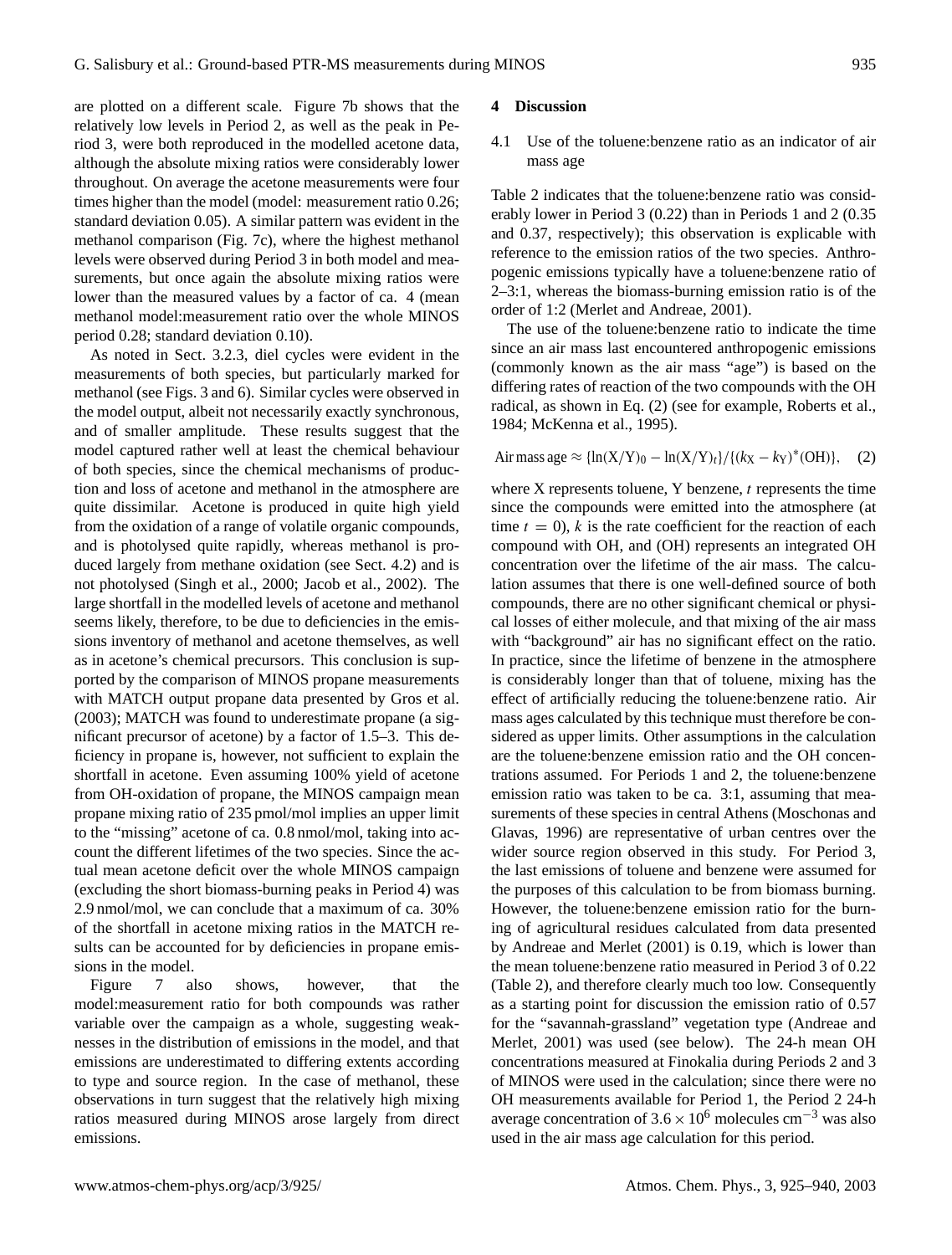The mean air mass ages for Periods 1 and 2 were 35 h and 34 h, respectively. Examination of the back trajectories for these periods showed that the time since the air sampled at Finokalia left the coast of the mainland varied between 12.5 and 20 h for Period 1, and 12 and 29 h for Period 2. The calculated air mass ages seem reasonable, therefore, and suggest that the air measured at Finokalia during these periods was last polluted in north-western Turkey (Istanbul region; see Figs. 4a and b).

The calculated mean air mass age for Period 3 was just 15 h, even using a biomass-burning toluene:benzene emission ratio of 0.57 rather than 0.19. However, this result will be too low if the air was also influenced by anthropogenic emissions. Evidence that this was indeed the case is provided by the methyl chloroform data, presented by Gros et al. (2003), since the levels of this tracer were also elevated during part of Period 3. The time since the air sampled at Finokalia during Period 3 left the coast of the mainland varied between 12 and 21.5 h, based on the trajectory analysis. As noted previously, satellite pictures taken at this time confirmed high biomass-burning activity in Eastern Europe north and east of the Black Sea. Clearly, however, the air later sampled at Finokalia then passed over populated areas in Turkey, as in Periods 1 and 2, so that the biomass-burning influence will inevitably have been mixed with additional anthropogenic emissions, as our data show.

Air mass ages were also calculated for the short-duration biomass burning events observed with the PTR-MS instrument on 15 and 17 August (during Period 4; see Fig. 2) using the Period 4 24-h average OH concentration of 4.9  $\times$ 10<sup>6</sup> molecules cm−<sup>3</sup> . During these short periods, benzene reached up to ca. 1.3 nmol/mol and toluene was up to a maximum of ca. 0.4 nmol/mol. The air mass ages were calculated to be 10.9 h for 15 August and 16.6 h for 17 August. Examination of the trajectories showed that the time since these air masses had left the coast of the mainland was ca. 14.5 h for 15 August and ca. 20 h for 17 August. Since, as already noted, these calculated air mass ages are essentially upper limits, these results suggest that the short-duration fires occurred on one or more of the Greek islands, possibly in the Cyclades. Moreover, the sharpness of these peaks itself suggests that the fires were considerably closer to Finokalia than those observed in Period 3.

In summary, the use of the toluene:benzene ratio to calculate air mass age during MINOS has proved broadly consistent with the trajectory information, although clearly the approach is limited both by the emissions ratio assumed – especially where more than one emission source type is present, as here for Period 3 – and the OH concentrations used. It is by no means clear that the OH concentrations measured at Finokalia were representative of those in the air on its path from Turkey to the measurement site.



Fig. 8. Correlation between acetone and methanol for the entire MINOS period excluding short biomass-burning events on 15 and 17 August.

# 4.2 Sources of acetone and methanol during MINOS

As discussed in Sect. 3, the MATCH-MPIC model underestimated the measured acetone and methanol measurements by a factor of 3–4 during MINOS. This result suggested that the relatively high mixing ratios of methanol measured during MINOS arose largely from direct emissions, as, unlike acetone, its photochemical production in the atmosphere is slow (see Section 3.2.3 and below). However, as discussed in the Introduction (see Singh et al., 2000; Jacob et al., 2002) the emission inventories of both compounds are rather poorly understood, both qualitatively and quantitatively.

#### 4.2.1 Relationships between acetone, methanol and CO

Figure 8 shows that acetone and methanol were, over the campaign as a whole, fairly well correlated ( $r^2 = 0.58$ ). This in itself suggests common emission sources, since, as noted previously, the photochemical routes to formation and destruction of the two species are very different in the atmosphere. The colour coding in Fig. 8, with respect to date and time, shows that the gradient of the correlation was rather different in Period 1 (0.22;  $r^2 = 0.52$ ) compared to later in the campaign (0.33;  $r^2 = 0.57$ ), where biomass-burning influence was significant (lines of best fit not shown). The fact that these two gradients were different, and the extent of correlation in Period 1 ( $r^2 = 0.52$ ) shows that the likely common sources of the two compounds were not simply biomass-burning sources. The analogous correlations from the MATCH data showed similar trends over the campaign as a whole (gradient 0.39;  $r^2 = 0.52$ ) and post-Period 1 (gradient 0.38;  $r^2 = 0.58$ ). However, in Period 1 the correlation between modelled acetone and methanol was very low (gradient 0.09;  $r^2 = 0.07$ ). This result suggests again that the emissions of both species, from common sources other than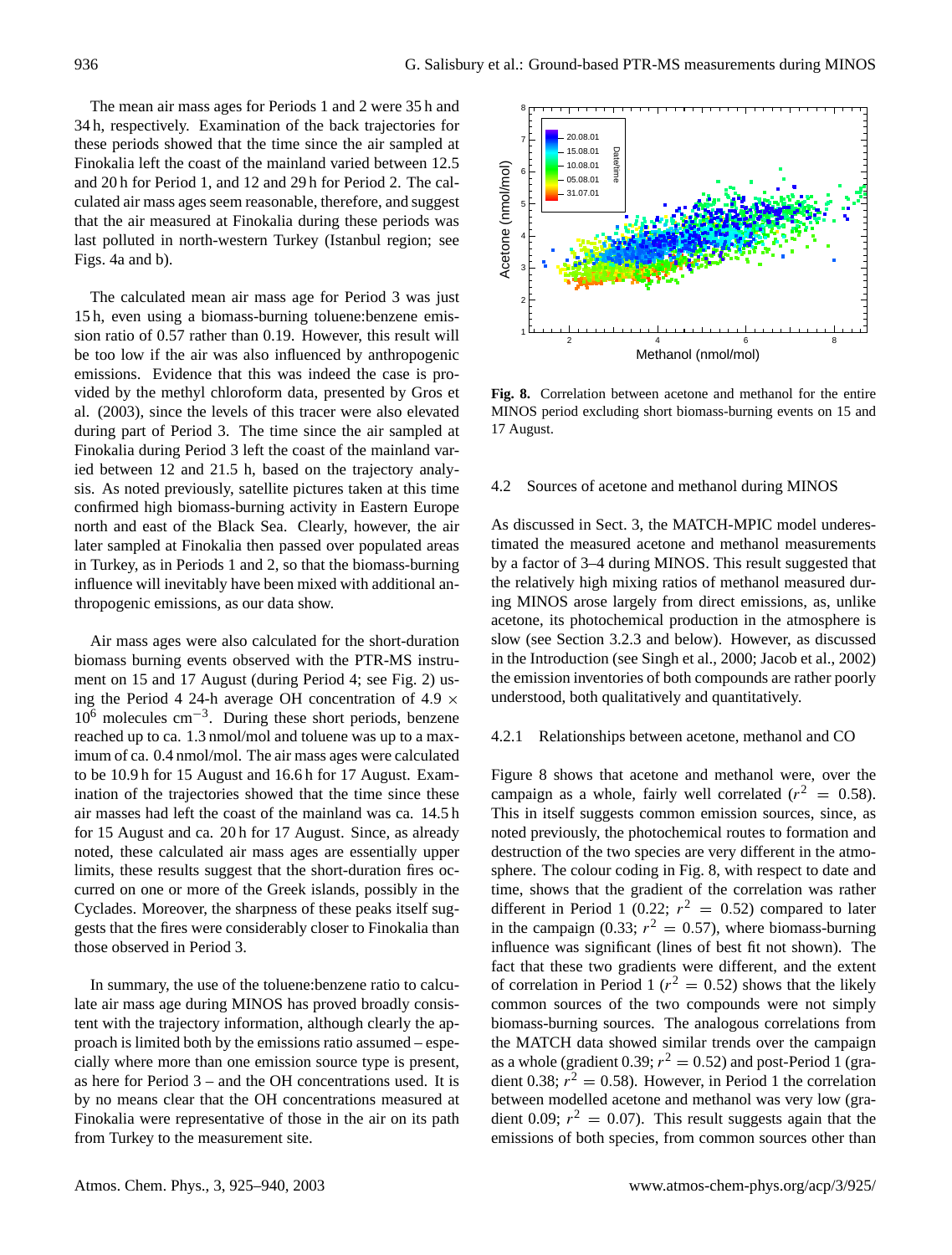biomass burning, were greatly underestimated in the model. Again it must be noted, however, that acetone may have been predominantly a secondary photochemical product of compounds co-emitted with methanol.

Despite the good correlation observed between methanol and acetone during MINOS, the relationships between the two species and CO were somewhat different. Over the whole campaign, the extent of CO-acetone correlation ( $r^2$  = 0.39) was similar to that between methanol and CO ( $r^2$  = 0.36). However, this result conceals the fact that the level of correlation of the two species with CO in Period 1 was different to that found later in the campaign. In Period 1, methanol was better correlated with CO ( $r^2 = 0.43$ ) than was acetone  $(r^2 = 0.24)$ . For acetone, the quite poor correlation between acetone and CO in the boundary layer described here may indicate that biogenic sources of acetone dominated during Period 1, since, where anthropogenic emissions are important, a high correlation is invariably observed (cf. de Reus et al., 2003). Since biomass-burning influence was low at this time, the relatively high correlation between methanol and CO can only be rationalized by one or more of three explanations: first, a significant anthropogenic source of methanol in Eastern Europe; second, biogenic emissions of methanol and reactive organic species such as isoprene, followed by secondary photochemical production of CO; or third, concomitant photochemical production of CO and methanol from the oxidation of methane under relatively low- $NO<sub>x</sub>$  conditions via the self-reaction of methylperoxy radicals:

$$
CH3O2 + CH3O2 \rightarrow CH2O + CH3OH + O2.
$$
 (3)

The lack of good correlation between CO and acetone suggests that the second and/or third of these explanations may be the most likely. Moreover, recent reviews of the global methanol budget (Galbally and Kirstine, 2002; Heikes et al. 2002) suggest that the global anthropogenic source of methanol may be relatively small. Galbally and Kirstine (2002) estimate a global anthropogenic source of methanol in the range  $3-5$  Tg yr<sup>-1</sup>. The total source estimate they derive is  $83-260$  Tg yr<sup>-1</sup>, which implies a maximum estimated anthropogenic contribution of ca. 6%. Heikes et al. (2002) estimate an anthropogenic methanol source term of 5–11 Tg yr<sup>-1</sup>, with a total source of 90–490 Tg yr<sup>-1</sup>. These figures imply a maximum anthropogenic contribution to methanol of ca. 12%. A rather higher anthropogenic contribution to methanol mixing ratios (20%) was derived by Schade and Goldstein (2001) based on measurements made in a ponderosa pine plantation in the Sierra Nevada mountains, although the authors stress that this figure should be treated as an upper limit (Sect. 3.2, p. 3115). Even assuming that up to 20% of the methanol observed during MINOS was of anthropogenic origin, we propose that only strong biogenic emissions are realistically able to explain the high methanol mixing ratios observed during Period 1 of MINOS, where biomass-burning influence was at a minimum. The

**Table 3.** Fitting coefficients obtained in the multiple regression analysis performed on the acetone data in Period 1 of MINOS (29 July – 2 August 2001), where biomass-burning influence was at its minumum.

| Parameter     | Fitting     | Contribution in | Percentage   |
|---------------|-------------|-----------------|--------------|
|               | coefficient | nmol/mol        | contribution |
| Benzene       | 0.455       | 0.059           | 2.1          |
| Ozone         | 0.007       | 0.435           | 15.1         |
| Acetonitrile  | 0.679       | 0.105           | 3.5          |
| Methanol      | 0.169       | 0.564           | 19.7         |
| Constant term | 1.705       | 1.705           | 59.6         |

correlation of methanol with benzene, a well-known anthropogenic tracer, for Period 1 gave a correlation coefficient ( $r^2$ value) of just 0.08. Moreover, methanol production from methane is very slow, and only likely to occur to any appreciable extent where  $NO<sub>x</sub>$  is very low. In fact, assuming a rather high 24-h mean  $CH<sub>3</sub>O<sub>2</sub>$  mixing ratio of 20 pmol/mol, and that the yield of methanol from the methylperoxy selfreaction is 100%, which is far from the case, we calculated a methanol production rate of just 29 pmol/mol/d using the latest IUPAC recommended rate data (available at http: //www.iupac-kinetic.ch.cam.ac.uk/). This amount is clearly far too small to be a significant factor in the form of the methanol diel cycle observed during MINOS. The only other known mechanism of photochemical production of methanol in the atmosphere is the photolysis of glycolaldehyde, derived from isoprene oxidation, with an estimated yield based on isoprene of ca. 2–3% (G. Moortgat, personal communication, 2002), and biomass burning (Christian et al., 2003, and references therein). The importance of this source in the absence of biomass burning is difficult to quantify, but this does not in itself affect the argument made here, since this process too represents a biogenic source of methanol.

The correlation coefficients ( $r^2$  values) in linear correlations with CO for all data after Period 1 (excluding the short biomass burning events seen on 15 and 17 August) were 0.48 for methanol and 0.69 for acetone. The gradient of the acetone-CO correlation also shifted, from 0.006 in Period 1 to 0.014 over the rest of the campaign (cf. de Reus et al., 2003). The extent of correlation between methanol and CO did not change greatly between the non-biomass-burning influenced air masses and the biomass-burning influenced air masses. However, given the very different conditions encountered in the two periods, this seems likely to be coincidental. The good correlation between acetone and CO in Period 3 was almost certainly due to both direct emission of acetone during biomass burning and rapid oxidation of other emitted compounds to generate acetone in the early life of the burning plume (Mauzerall et al., 1998; Reiner et al., 2001; Jacob et al., 2002).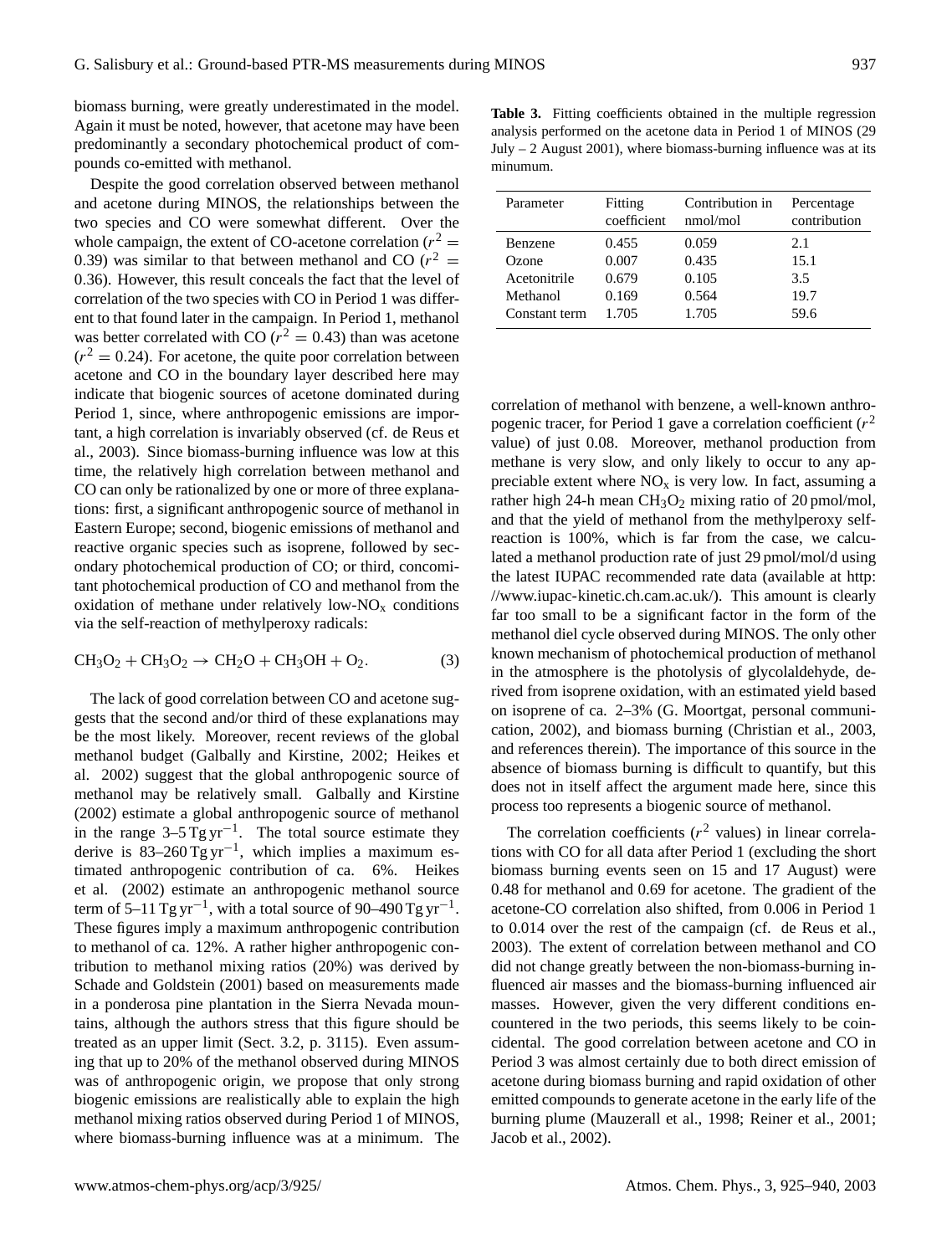

 $\frac{1}{2}$  activariate fitting analysis a multivariate fitting analysis. **Fig. 9.** Measured acetone for Period 1 compared with the results of

# 4.2.2 Multiple regression analysis of acetone data in Period 1

Assuming that the methanol observed during MINOS derived predominantly from biogenic emissions, it follows that this species may be used to a first approximation as a biogenic emission tracer. Consequently, a multiple regression analysis was carried out on the acetone data for Period 1, in order to examine further the sources of this compound where biomass-burning influence was at its minimum in the campaign. In this technique, the measurement series were fitted to a linear combination of other measurements, using an expression of the form:

Fit(Acetone) = 
$$
a + b^*
$$
 (parameter  $x_1$ ) +  $c^*$  (parameter  $x_2$ ) + ... (4)

where the fitting parameter a represents the background mixing ratio of acetone. The independent measurement series were chosen to represent different possible acetone sources, namely benzene for anthropogenic emission, ozone for photochemical production, acetonitrile for biomass burning emission, and methanol for biogenic emission. In this analysis, no attempt was made to define and substract background mixing ratios for the longer-lived tracers prior to the fitting procedure, because of the paucity of measurements available in this region. Tests showed that subtraction of constant values from individual tracers made no difference to the fit achieved, but merely served to raise the value of the constant, background term in the resulting analysis. The fit obtained is plotted in Fig. 9, while the chi-squared  $(\chi^2)$ statistic, used to gauge the goodness of fit for the parameterisation, was 6.8 (where a value of 1 indicates a perfect fit). Figure 9 shows that the trends in the measurements are well captured in the fit, although the highs and lows are somewhat flattened out. The fitting coefficients obtained in this procedure are given in Table 3, together with the mean calculated contributions to the mixing ratios of acetone. These values were obtained by multiplying the coefficient for each

variable by the average mixing ratio of each variable. Also given in the table are the equivalent percentage contributions by parameter, to give a clearer impression of the relative importance of the different parameters. The gradient of the line of best fit between the measurements and fitted data was 1.0, with intercept 0.0. Table 3 shows that the contributions of direct anthropogenic and biomass-burning emissions of acetone were very small (ca. 2 and 4%, respectively). The use of methanol as a tracer for direct biogenic emissions suggests that 20% of the acetone observed in Period 1 of MINOS derived from this source. It is worth noting that even if we assume that 20% of the methanol observed was actually of anthropogenic origin, the results presented in Table 3 are little affected. 20% of 20% implies an extra 4% of anthropogenic acetone, making 6% in total – still a very small figure. The 15% contribution from the ozone term represents secondary photochemical production of acetone, and was probably also predominantly biogenic in origin, based on the lack of good correlation between acetone and CO, noted previously. This suggests a total biogenic contribution to the acetone mixing ratios of 35%. By far the highest contribution to the observed mixing ratios was the constant term, which may be interpreted as the regional background mixing ratio of acetone (1.7 nmol/mol), and demonstrates that Finokalia is a reasonably remote measurement station. These results may be compared with those of Goldstein and Schade (2000), who derived the following contributions to acetone mixing ratios in the Sierra Nevada mountains, California, USA: anthropogenic 14% (of which 1% primary, 99% secondary), biogenic 45% (of which 35% primary, 65% secondary), 41% regional background, calculated to be 1.4 nmol/mol. Both studies suggest that biogenic sources of acetone are considerably more important than anthropogenic sources, as proposed in the global budget estimates of acetone presented by Singh et al. (2000) and Jacob et al. (2002).

#### **5 Summary and conclusions**

In this paper we have focussed on the sources of methanol and acetone measured during the MINOS campaign in Crete, July–August 2001, particularly for Period 1 of the campaign, where the acetonitrile measurements indicated that biomassburning influence – of importance through most of the campaign – was relatively low. The air masses in this period may therefore represent typical Eastern European boundary-layer out-flow into the Mediterranean in the summer, with the following mean mixing ratios: methanol 3.3 nmol/mol; acetone 2.9 nmol/mol, benzene 130 pmol/mol, CO 167 nmol/mol, ozone 62 nmol/mol. The mean acetone:CO, methanol:CO and acetonitrile:CO ratios in this period were 0.017, 0.020 and 0.0009.

Diel cycles observed during MINOS were mainly as a result of advection to the site and/or vertical mixing, with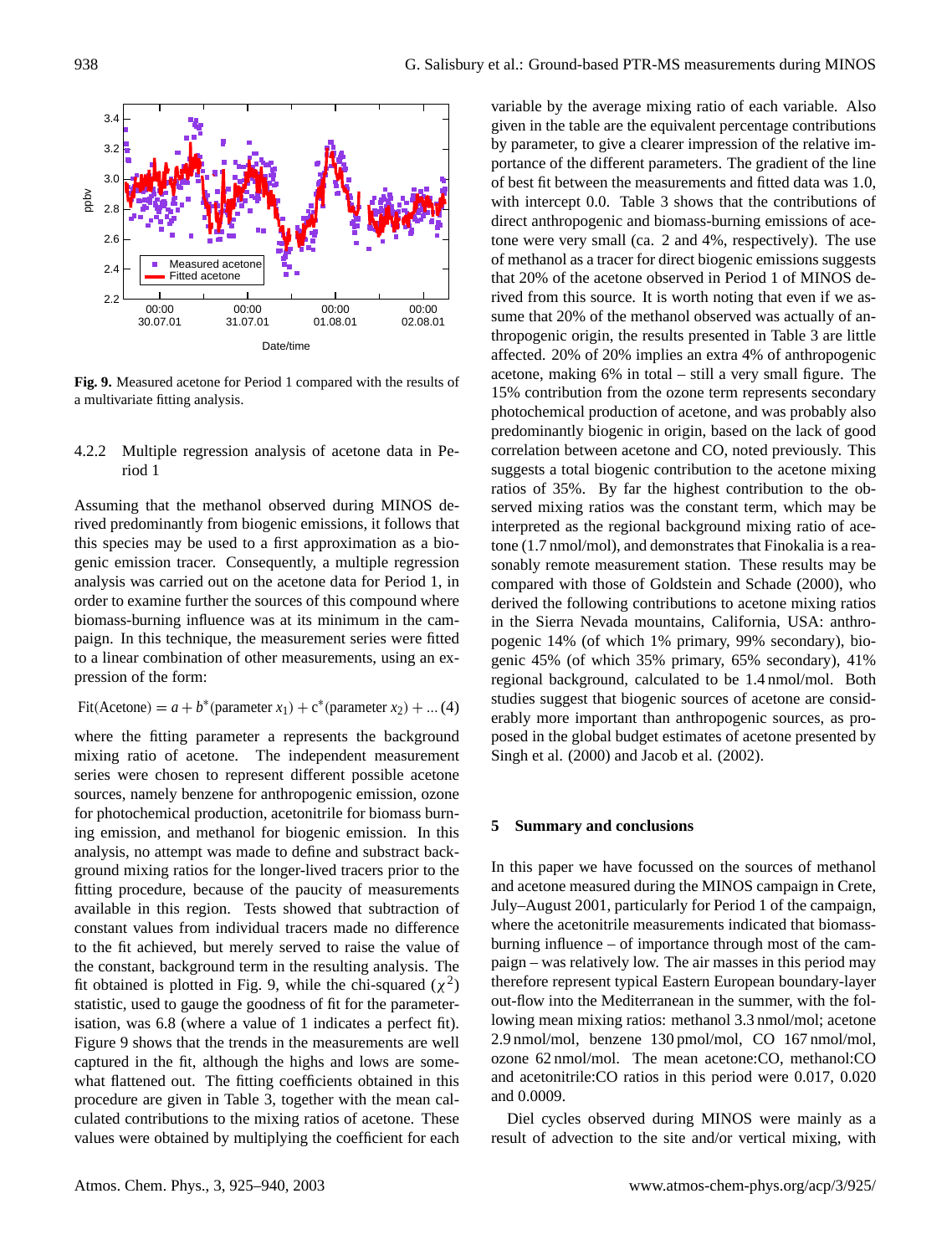evidence of photochemical production only seen in the cases of ozone (possibly in both periods) and acetone in Period 3.

A comparison of the acetone and methanol measurements with the results of the MATCH-MPIC model showed that the model reproduced quite well the larger-scale trends of both compounds. However, both species were underestimated by a factor of four on average over the whole campaign. In addition, the model:measurement ratio for both compounds was rather variable over the campaign as a whole, suggesting weaknesses in the distribution of emissions in the model. These observations in turn suggested that the relatively high mixing ratios of methanol measured during MINOS arose largely from direct emissions. Recent reviews of the global methanol budget by Galbally and Kirstine (2002) and Heikes et al. (2002) suggest that the anthropogenic contribution to the global source strength of this species is relatively small. Since the photochemical production route of methanol is rather slow, only high biogenic emissions are realistically able to explain the high methanol mixing ratios observed during MINOS.

Assuming that methanol was predominantly biogenically emitted, we used methanol as a biogenic tracer in a multivariate analysis of the acetone measurements in Period 1. The calculated contribution of direct anthropogenic emissions of acetone was found to be very small (up to 6%). A total of 35% biogenic contribution to the observed acetone mixing ratios was obtained, assuming that the secondary photochemical production of acetone also ultimately derived from biogenic sources, while the remainder was a constant background term, representing a regional background acetone level of 1.7 nmol/mol. These results imply that the missing methanol and acetone sources apparent in the MATCH-MPIC model are, at least to a large extent, biogenic emissions, and also that biogenic sources of acetone are considerably more important than anthropogenic sources, as suggested in the global budget estimates of acetone presented by Singh et al. (2000) and Jacob et al. (2002).

*Acknowledgement.* The authors would like to acknowledge the BADC trajectory service for the back-trajectories used in this paper. Thanks to M. de Reus for her sterling work in organising the MPI side of the MINOS campaign, and to D. Scharffe for getting our container up and running. GS would like to thank L. Lange, X. Xu and A. Römpp for their help and encouragement during the experiment, and J. Sciare, F. Slemr and J. Crowley for useful comments on this work.

### **References**

- Berresheim, H., Plass-Dülmer, C., Elste, T., and Mihalopoulos, N.: OH in the coastal boundary layer of Crete during MINOS: measurements and relationship with ozone photolysis, Atmos. Chem. & Phys. Discuss., 3, 1183–1212, 2003.
- Caplan, P. and Pan, H. L.: Changes to the 1999 NCEP Operational MRF Model Analysis/Forecast System, National Centers

for Environmental Prediction, Silver Spring, NCEP Pub. No. 452, 2000.

- Christian, T. J., Kleiss, B., Yokelson, R.J ., et al.: Comprehensive laboratory measurements of biomass-burning emissions I. The emissions from Indonesian, African, and other fuels, submitted to J. Geophys. Res., 2003.
- de Reus, M., Fischer, H., Arnold, F., de Gouw, J., Warneke, C., and Williams, J.: On the relationship between acetone and carbon monoxide in air masses of different origin, Atmos. Chem. & Phys. Discuss., 3, 1017–1049, 2003.
- Galbally, I. E. and Kirstine, W.: The production of methanol by flowering plants and the global cycle of methanol, J. Atmos. Chem., 43, 195–229, 2002.
- Goldstein, A. H. and Schade, G. W.: Quantifying biogenic and anthropogenic contributions to acetone mixing ratios in a rural environment, Atmos. Environ., 34, 4997–5006, 2000.
- Gros, V., Williams, J., van Ardenne, J., Salisbury, G., Hofmann, R., Lawrence, M., von Kuhlmann, R., Lelieveld, J., Krol, M., Berresheim, H., Lobert, J. M., and Atlas, E.: Origin of anthropogenic hydrocarbons and halocarbons measured in the summertime European outflow (on Crete in 2001), Atmos. Chem. & Phys. Discuss., 3, 1893–1923, 2003.
- Guenther, A., Hewitt, C. N., Erickson, D., Fall, R., et al.: A global model of natural volatile organic-compound emissions, J. Geophys. Res., 100, 8873–8892, 1995.
- Hansel, A., Jordan, A., Holzinger, R., Prazeller, P., Vogel, W., and Lindinger, W.: Proton transfer mass spectrometry: on-line trace gas analysis at ppb level, Int. J. Mass Spectrom., 150, 609–619, 1995.
- Harrison, D., Hunter, M. C., Lewis, A. C., Seakins, P. W., Bonsang, B., Gros, V., Kanakidou, M., Touaty, M., Kavouras, I., Mihalopoulos, N., Stephanou, E., Alves, C., Nunes, T., and Pio, C.: Ambient isoprene and monoterpene concentrations in a Greek fir (Abies Borisii-regis) forest: reconciliation with emissions measurements and effects on measured OH concentrations, Atmos. Environ., 35, 4699–4711, 2001.
- Heikes, B. G., Chang, W., Pilson, M. E. Q., et al.: Atmospheric methanol budget and ocean implication, Global Biogeochem. Cyc., 4, 1133, doi:10.129/2002GB001895, 2002.
- Holzinger, R., Warneke, C., Hansel, A., et al.: Biomass burning as a source of formaldehyde, acetaldehyde, methanol, acetone, acetonitrile, and hydrogen cyanide, Geophys. Res. Lett., 26, 1161– 1164, 1999.
- Holzinger, R., Kleiss, B., Donoso, L., and Sanhueza, E.: Aromatic hydrocarbons at urban, suburban, rural ( $8°52'$  N;  $67°19'$  W) and remote sites in Venezuela, Atmos. Environ., 35, 4917–4927, 2001a.
- Holzinger, R., Jordan, A., Hansel, A., and Lindinger, W.: Automobile emissions of acetonitrile: assessment of its contribution to the global source, J. Atmos. Chem., 38, 187–193, 2001b.
- Holzinger, R., Kleiss, B., Crutzen, P. J., Lobert, J. M., and Kaene, W. C.: VOC emissions from savannah fuels, manuscript in preparation, Atmos. Chem. & Phys., to be submitted, 2003.
- Jacob, D., Field, B., Yin, E., Bey, I., Li, Q., Logan, J., Yantosca, R., and Singh, H.: Atmospheric budget of acetone, J. Geophys. Res., 107, 10.1029/2001JD000694, 2002.
- Kirstine, W., Galbally, I., Ye, Y., and Hooper, M.: Emissions of volatile organic compounds (primarily oxygenated species) from pasture, J. Geophys. Res., 103, 10 605-10 609, 1998.